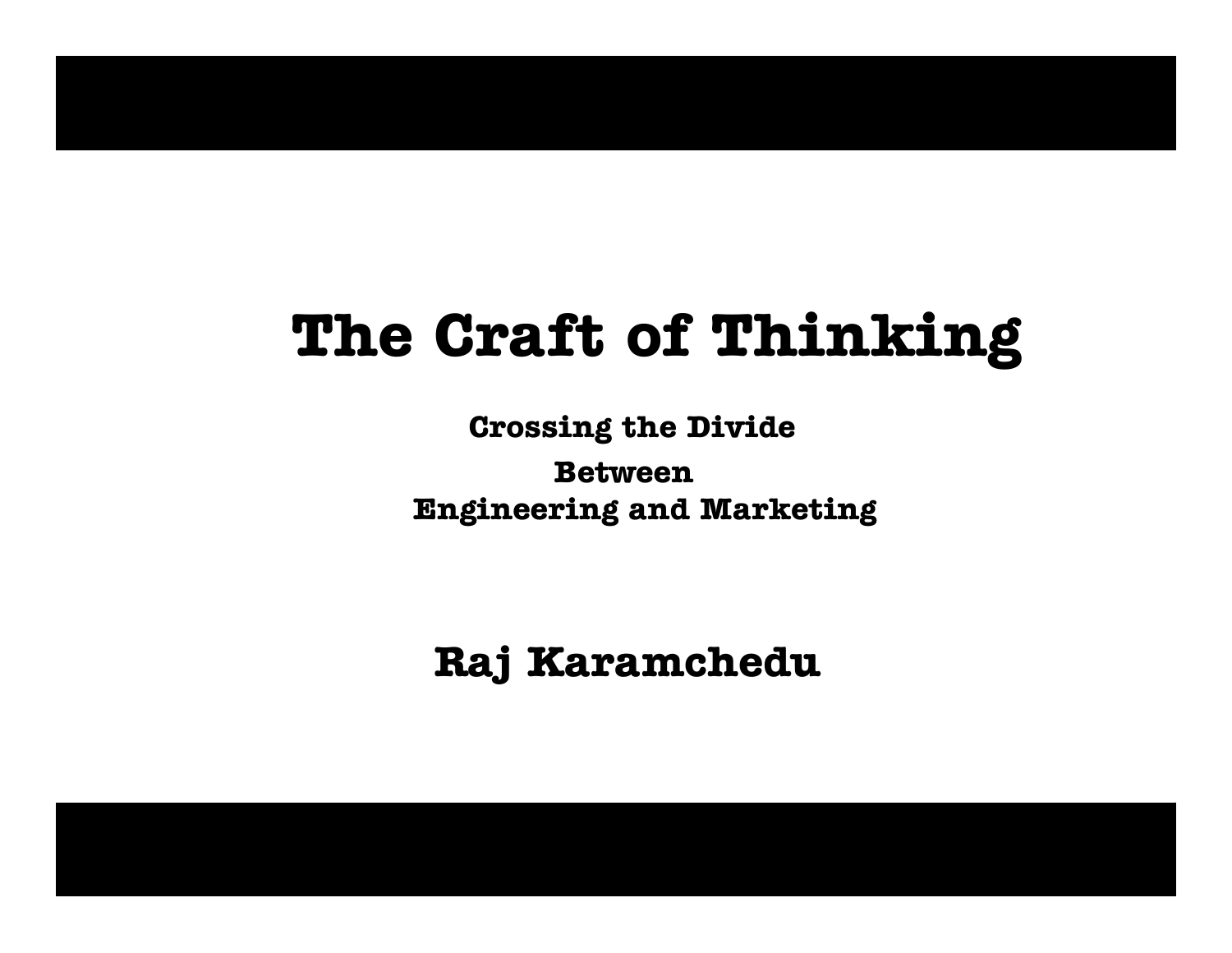## **My Background**

- •5 years: Product marketing manager
	- Silicon Image (HDMI chip marketing)
	- Systemonic (Philips Semiconductors) (WLAN chip marketing)
	- Chameleon Systems (software tools marketing)
- $\bullet$ 5-1/2 years: Technical project manager, staff design engineer, Wirel ess communication systems
	- Cadence Design Systems
- •BSEE, MSEE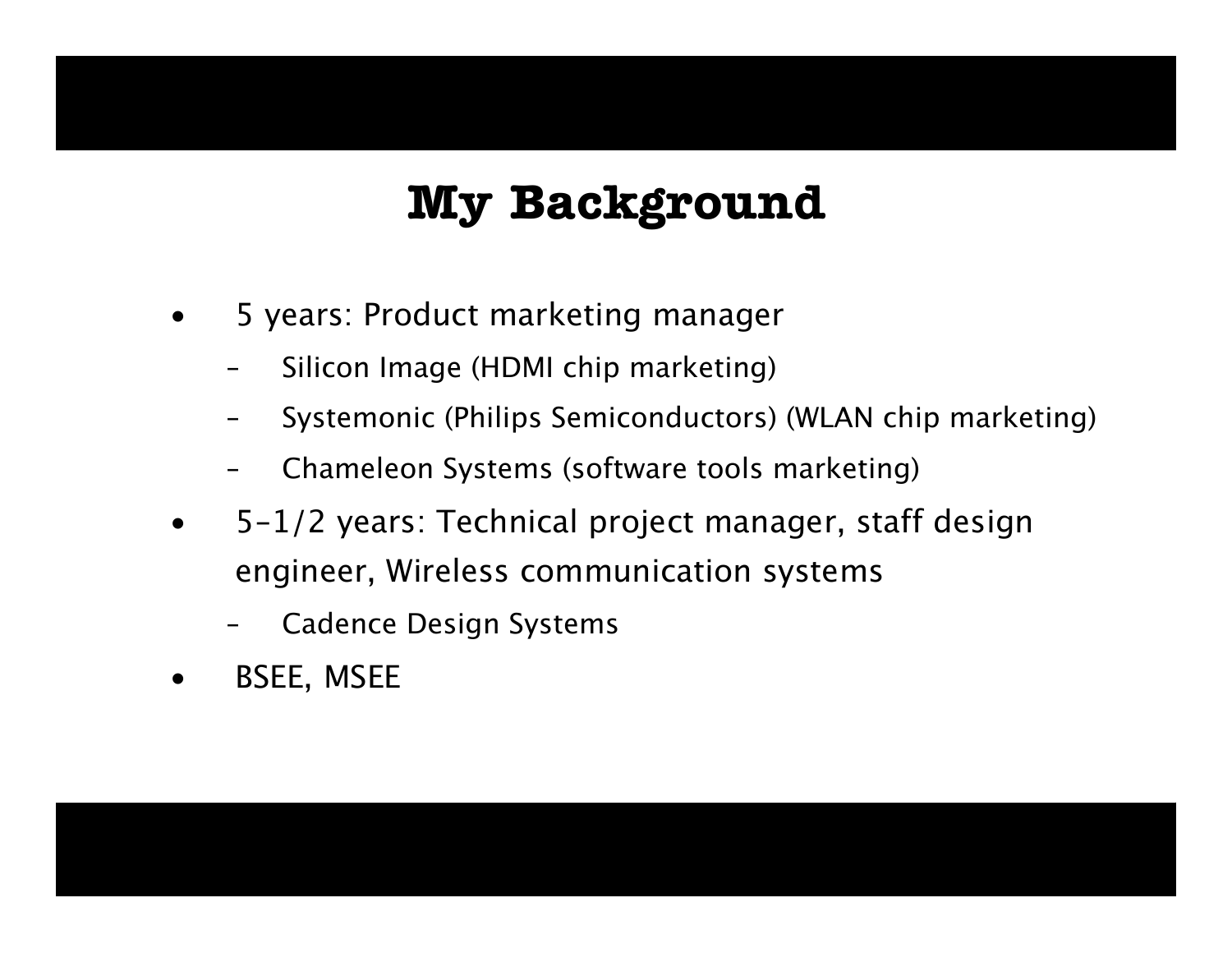## **Today's Themes**

#### Premise:

•Most execution failures occur due to a breakdown in marketing vs. engineering interaction

#### Proposition:

•This breakdown is due to a failure in the thinking

#### Exploration:

•What this thinking is, how it is not "just common sense" and must be learned as a craft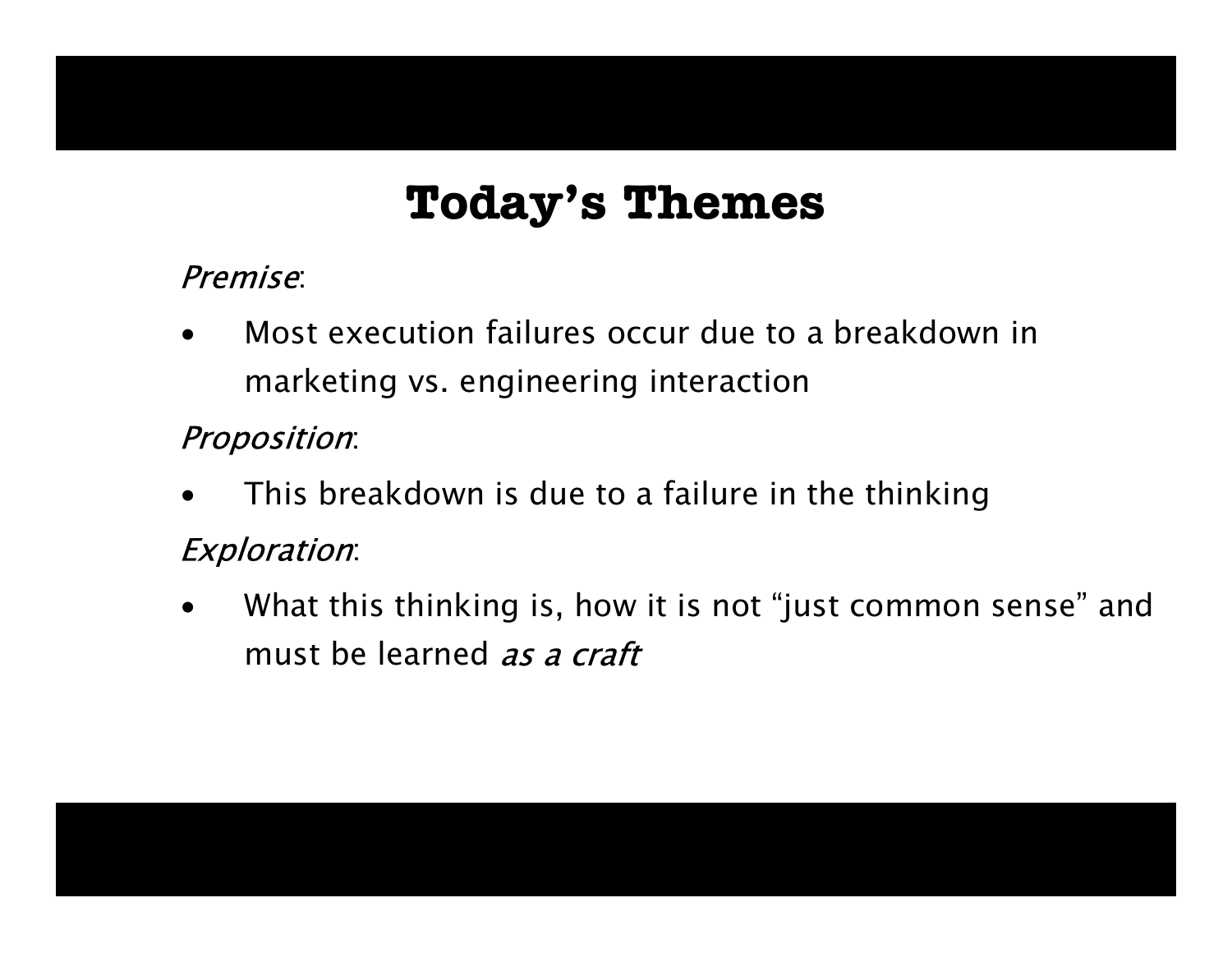#### **Mental Model: An Engineering Group's View**

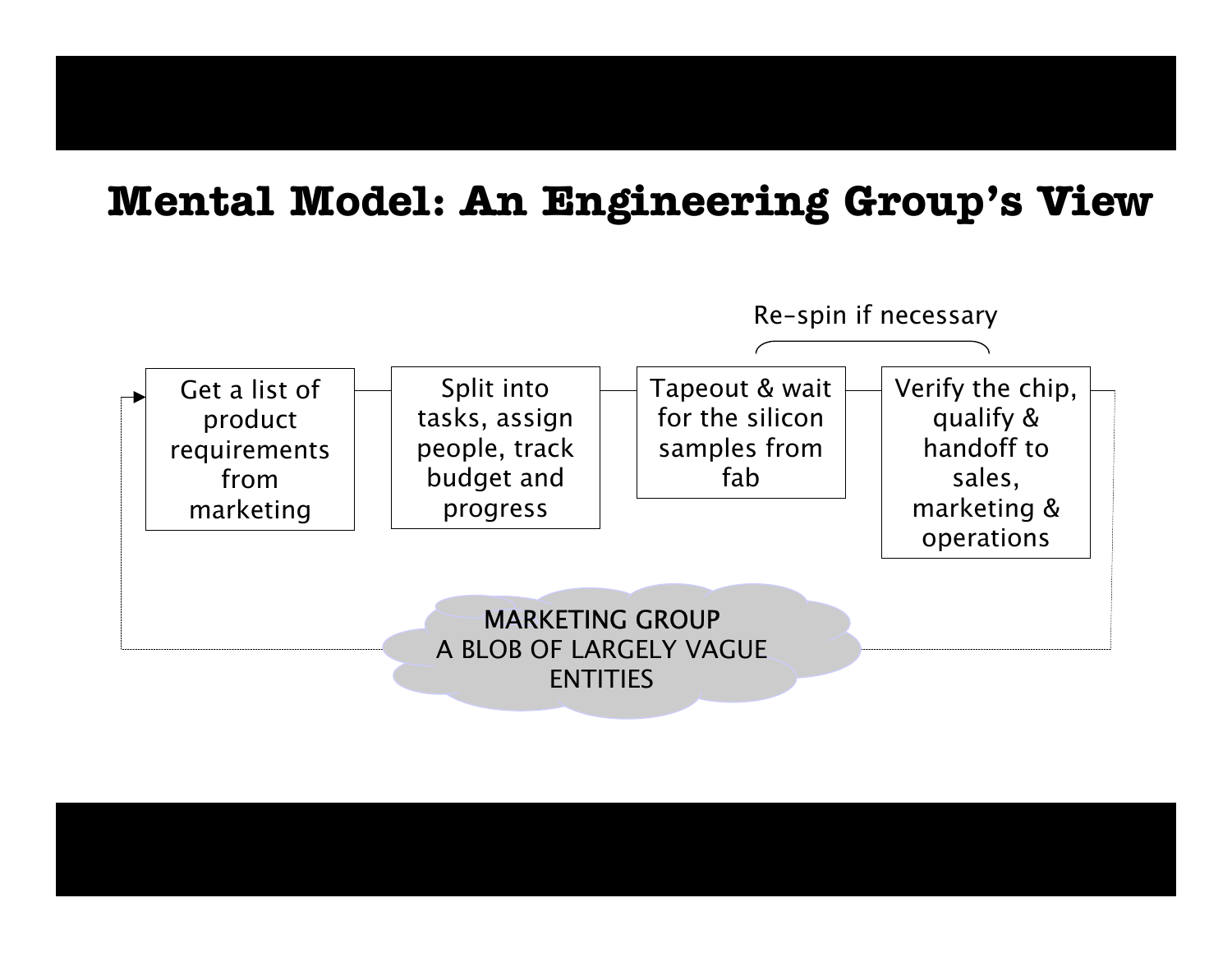#### **Mental Model: A Marketing Group's View**

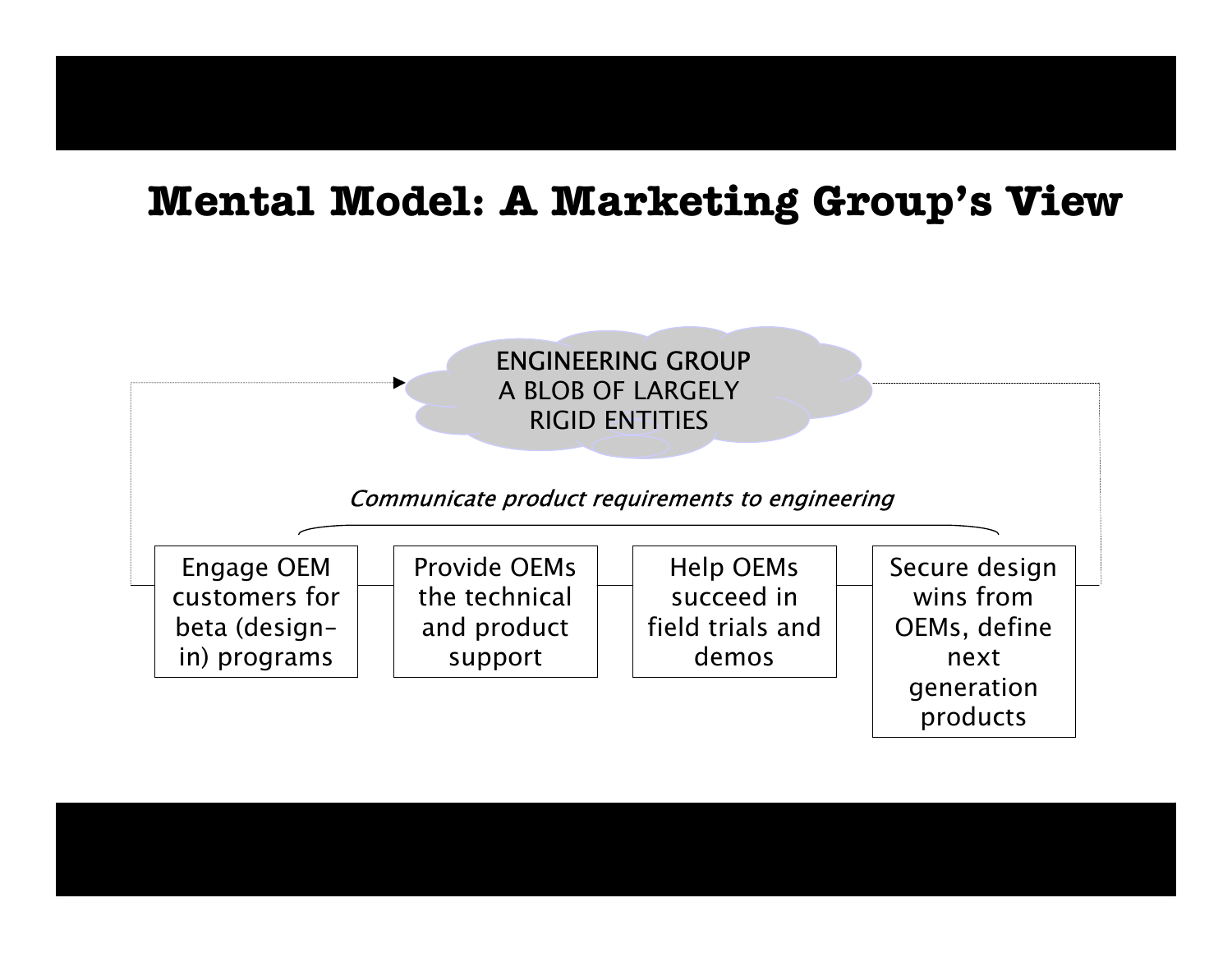#### **The Problem**

- Most engineers do not *relate* to marketing
	- Yeah, marketing is important, but what *exactly* do you guys do?
- It all sounds like fakery
	- Some engineers are actually embarrassed to take marketing guys to design review meetings
- How can anything so non-technical be so important?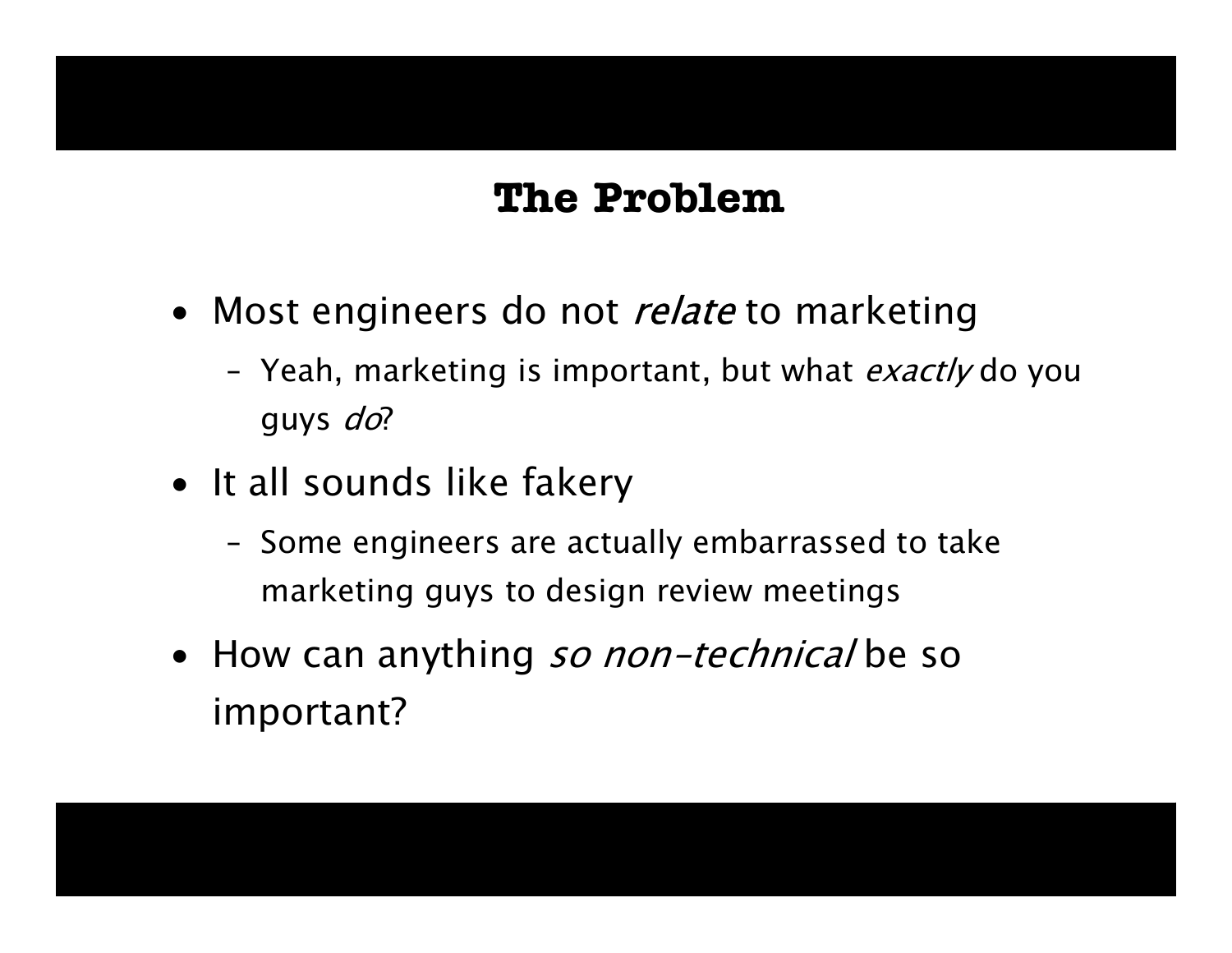#### **The Problem**

- What is all this "differentiation," "time-to-market," "competitive advantage" stuff anyway? Sounds like a lot of "b.s."
- Most designers believe that marketers are
	- Those sub-par engineers who couldn't make it in the intellectually superior world of design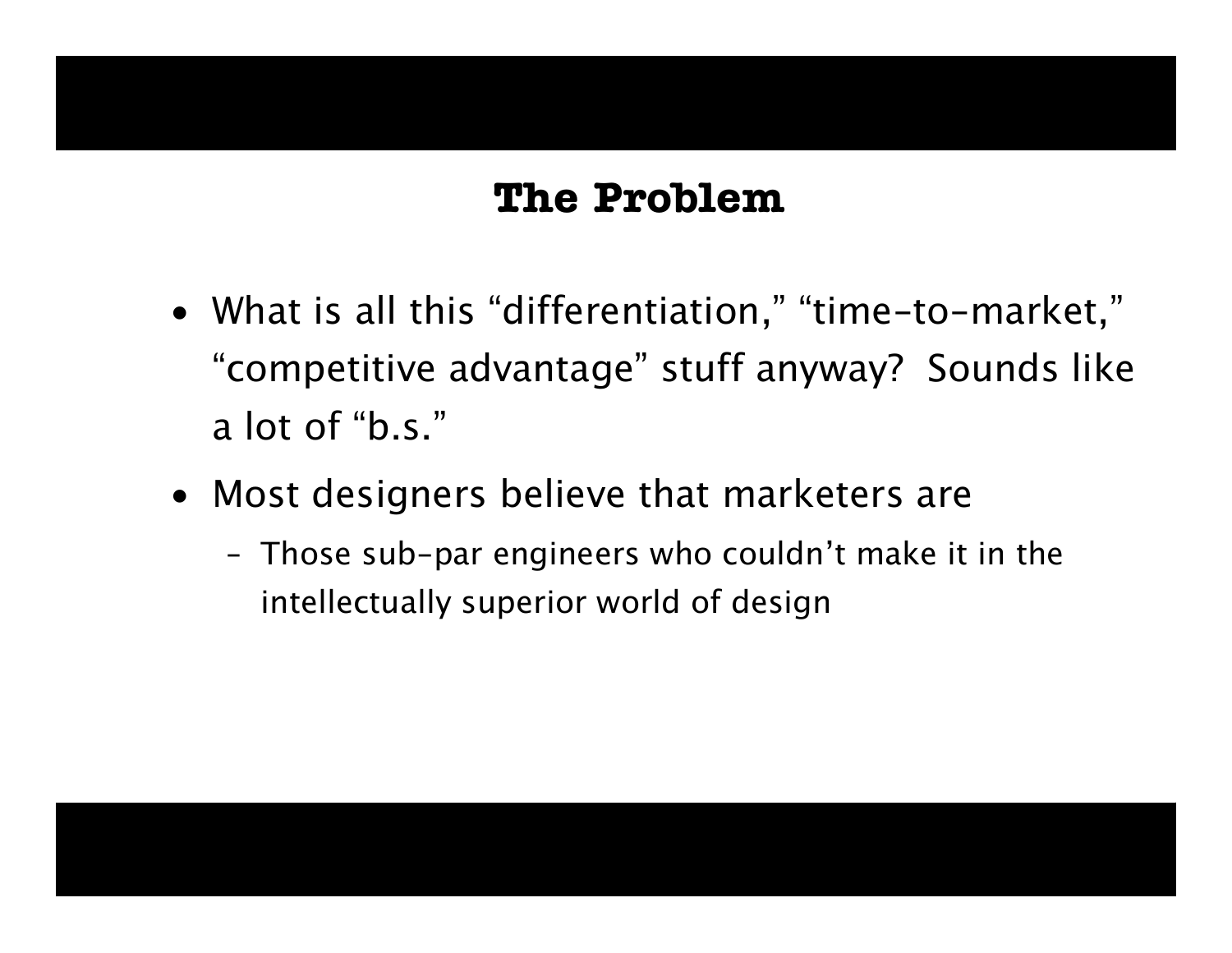### **Block-oriented Thinking**



- Most technology-driven companies have a block-oriented view of the world:
	- Systemati c, task-oriented, and data-flow like
	- Neat handoff points from one block to the next
	- Largel y project/progr am management driven
- Real world markets are hardly this!

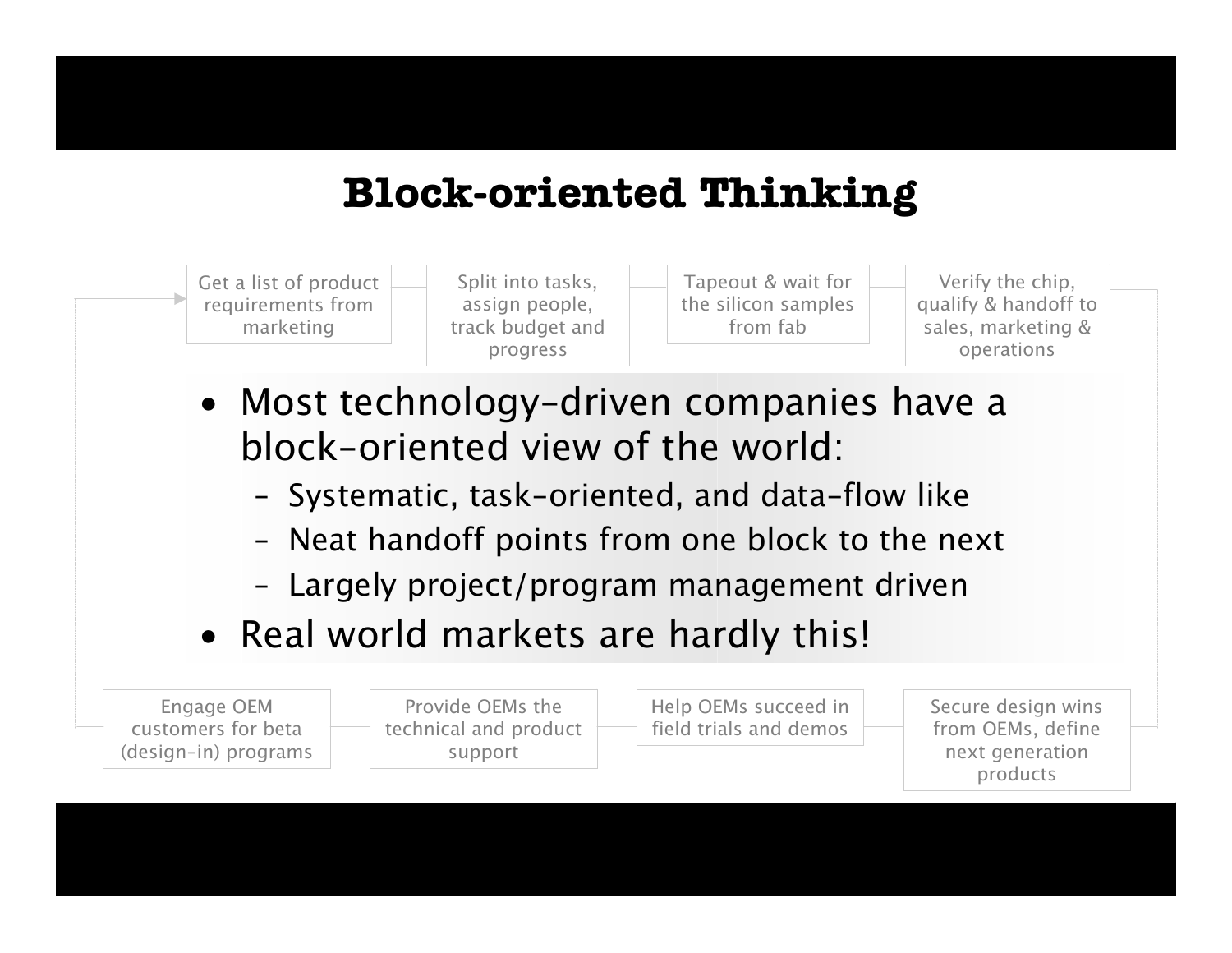## **Easy Target: Market Changes**  Î **Conflict**

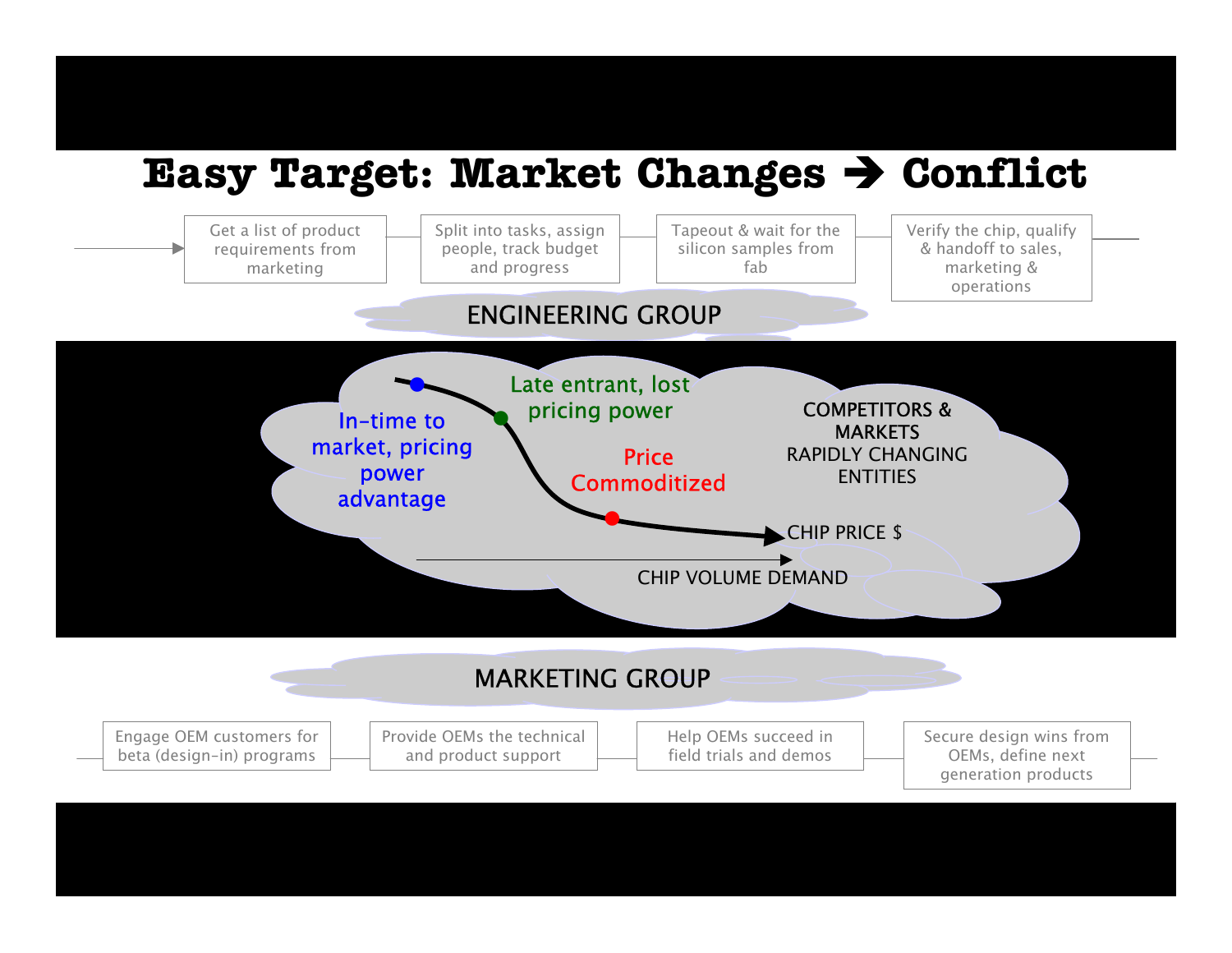## **So, What to do?**

- Real world markets abhor products that are not shaped by them.
- So, if you find yourselves in a conflict with engineering, it is usually <u>a result of a change in the market, customer</u> condition.
- Thinking  $=$  Thinking for markets
- Lesson: Coach your engineering colleagues to think like a good marketer. Easy, right?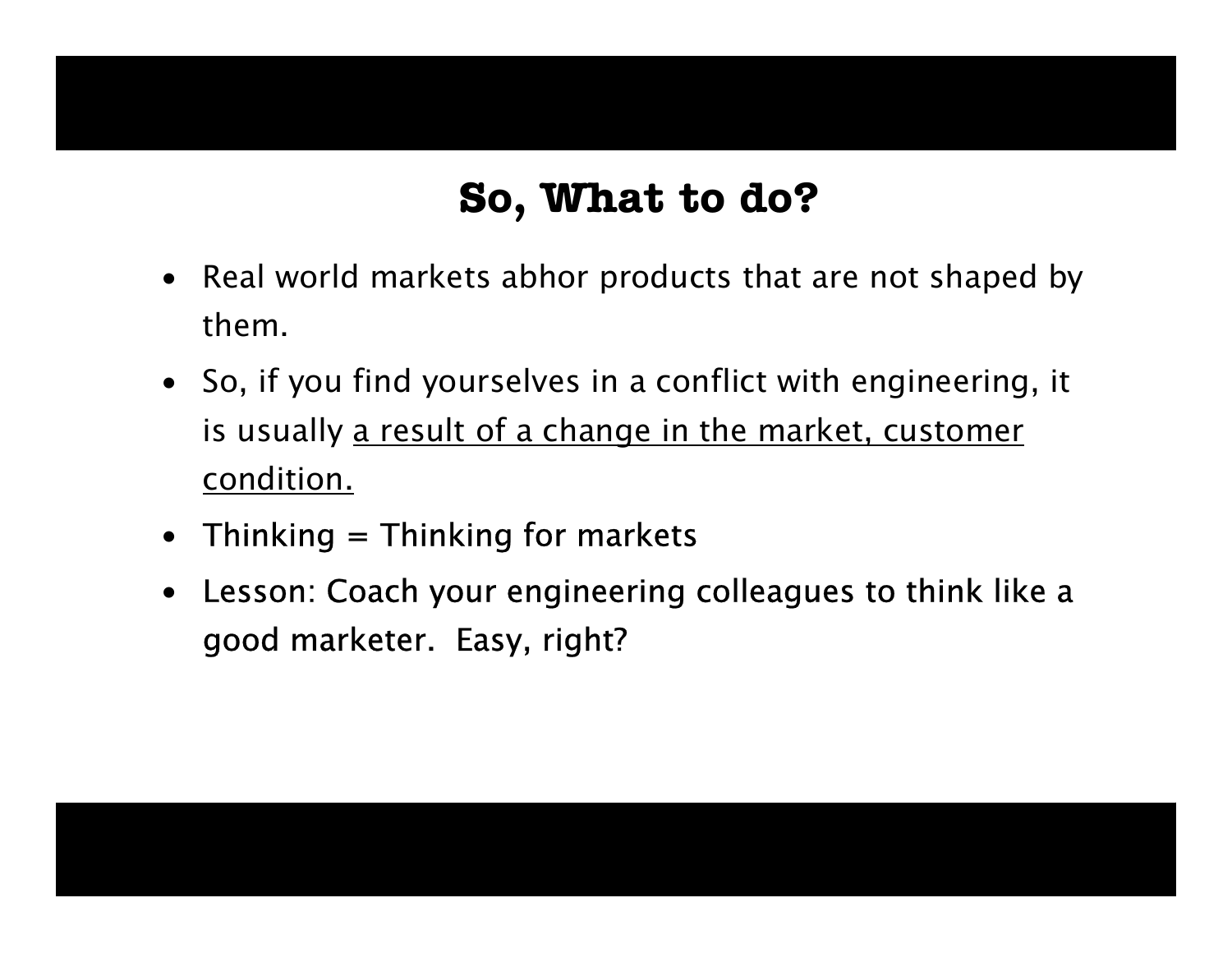## **Marketing Roles Are a Result of a Particular Kind of Thinking**

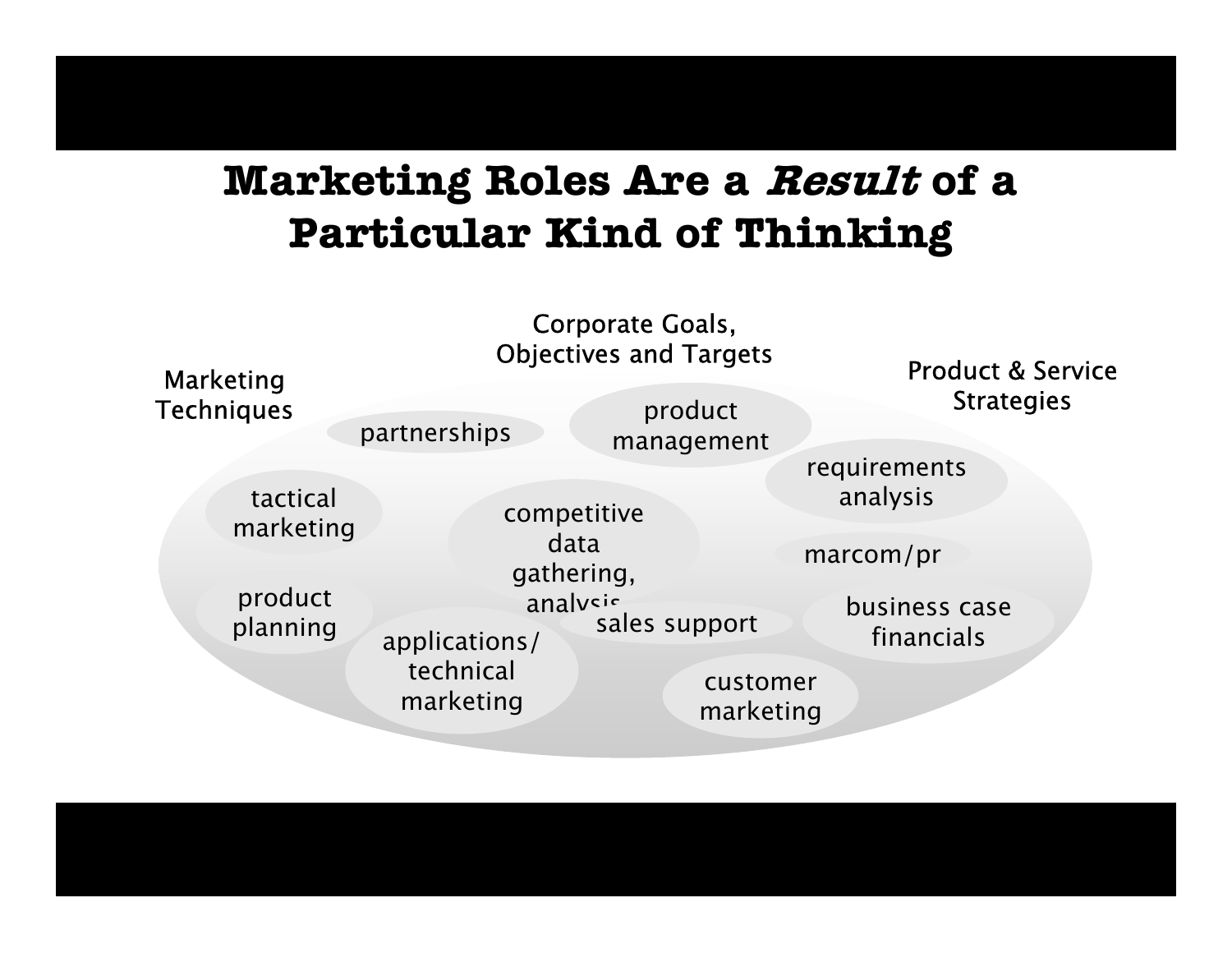#### **Goal of Marketing - Wrong**

#### Don't confuse tools for goals

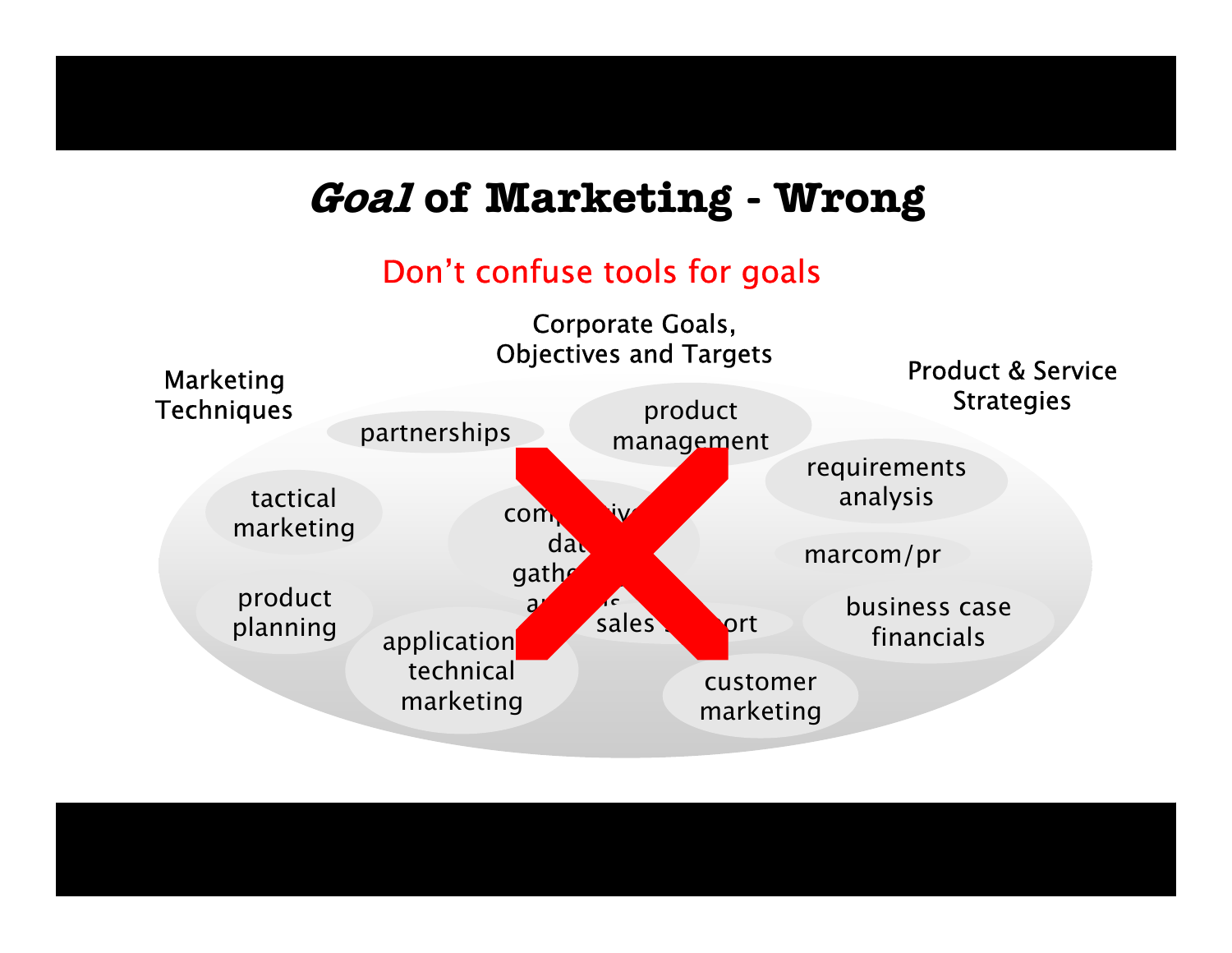#### **Goal of Marketing - Right**

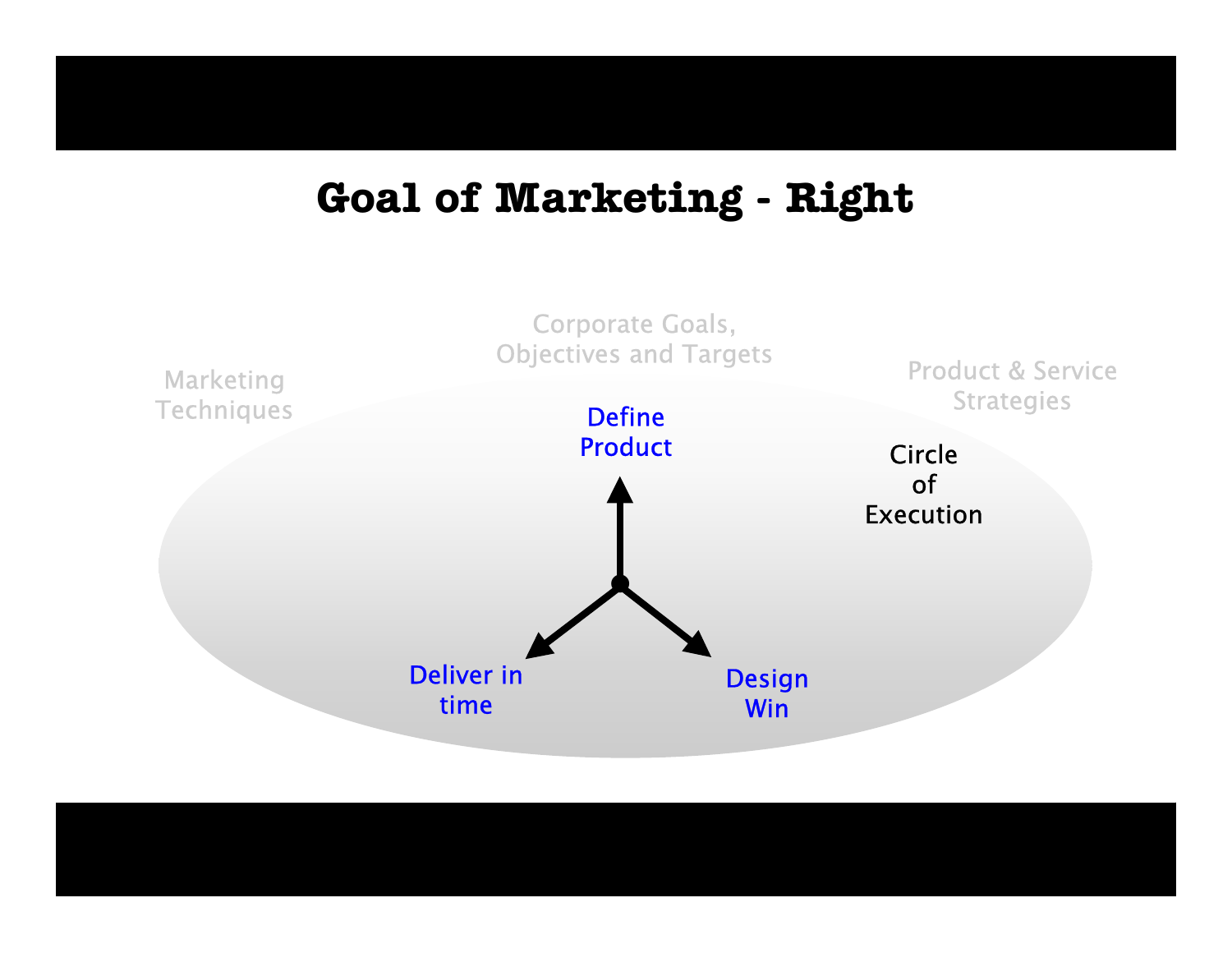#### **Whence Come the Seeds of Conflict?**

- Teams are not prepared to tackle the pressures imposed by the circle of execution
	- It is a never -ending cycle: overlapping and staggered, but NEVER fully sequential
	- Lack of readiness to move with changing markets
- A typical engineering group has NO visibility into circle of execution in its entirety
	- Marketers have a tendency to hide the big picture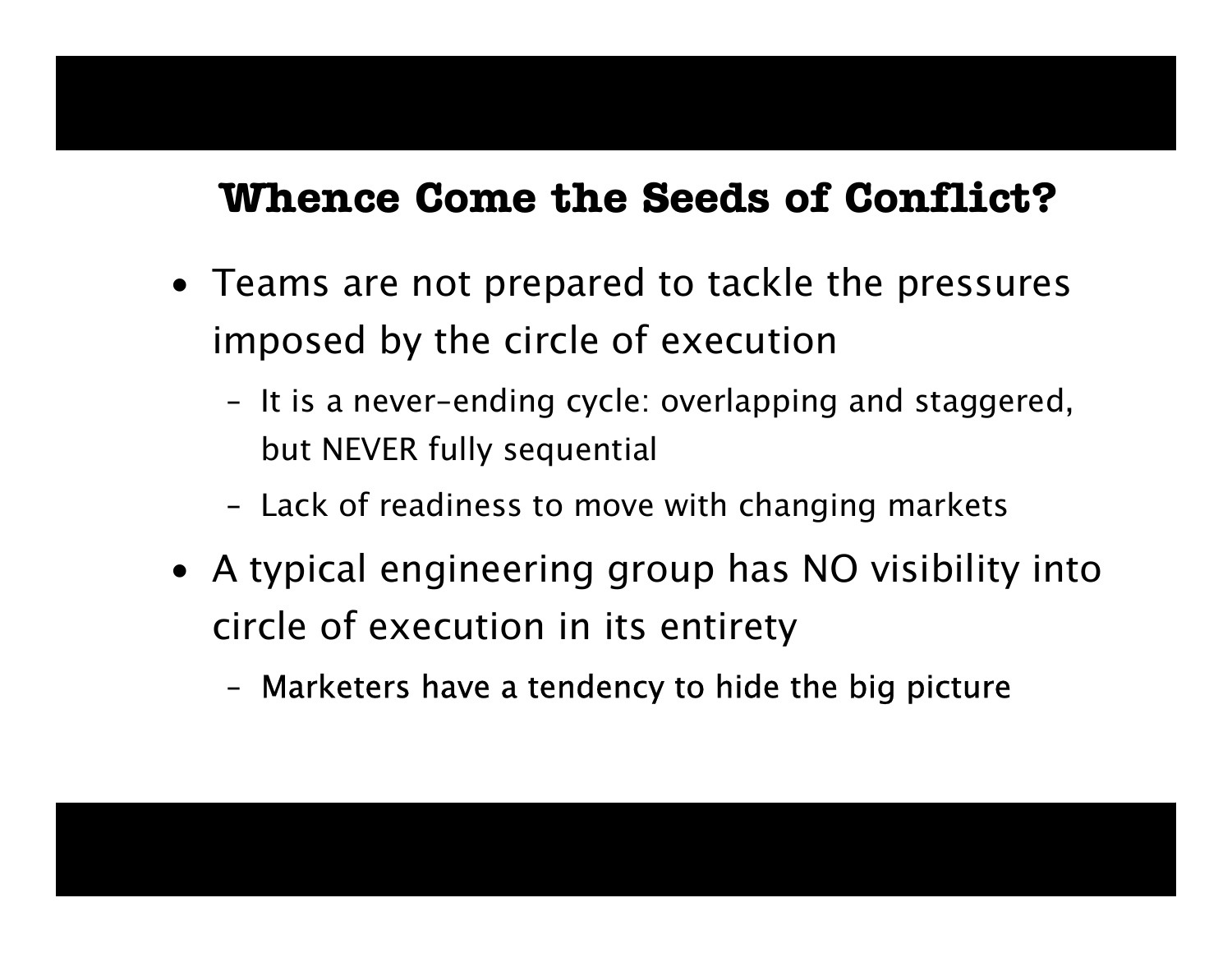#### **Execution is Not a Business Process**

#### And We Are Prisoners of Our Own **Contexts**

MARKETING ROLES

ACTION: DAY-TO-DA Y EXECUTION

DECISIONS: AGREEMENTS & DISSENTS

LANGUAGE BARRIERS

CONTEXT

CONTEXT

CONTEXT

ENGINEERING

MARKETING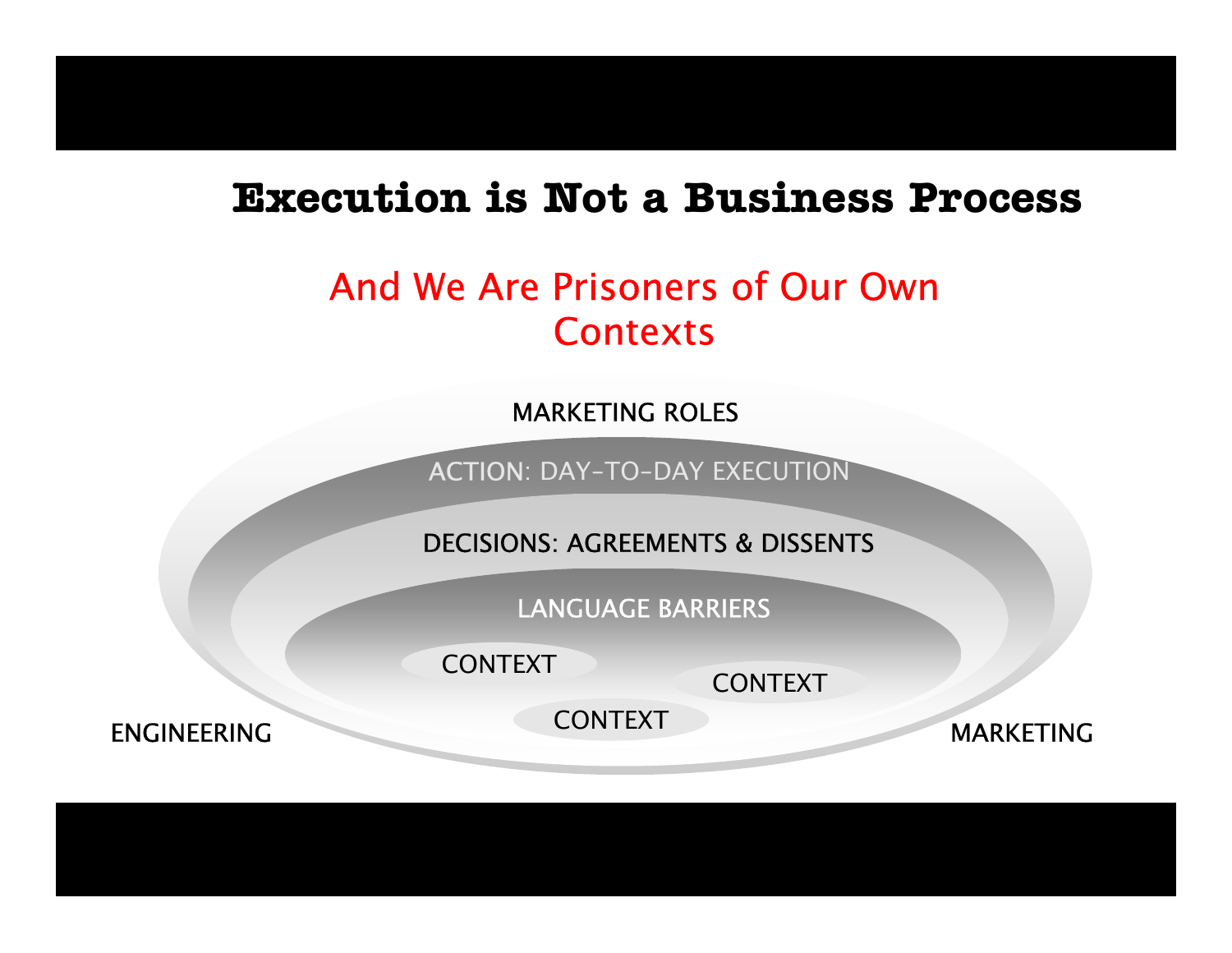#### **Subtle is the Context!**

- The problem is in our thinking.
- The meanings we ascribe to things around us is strongly based on *our own* context.

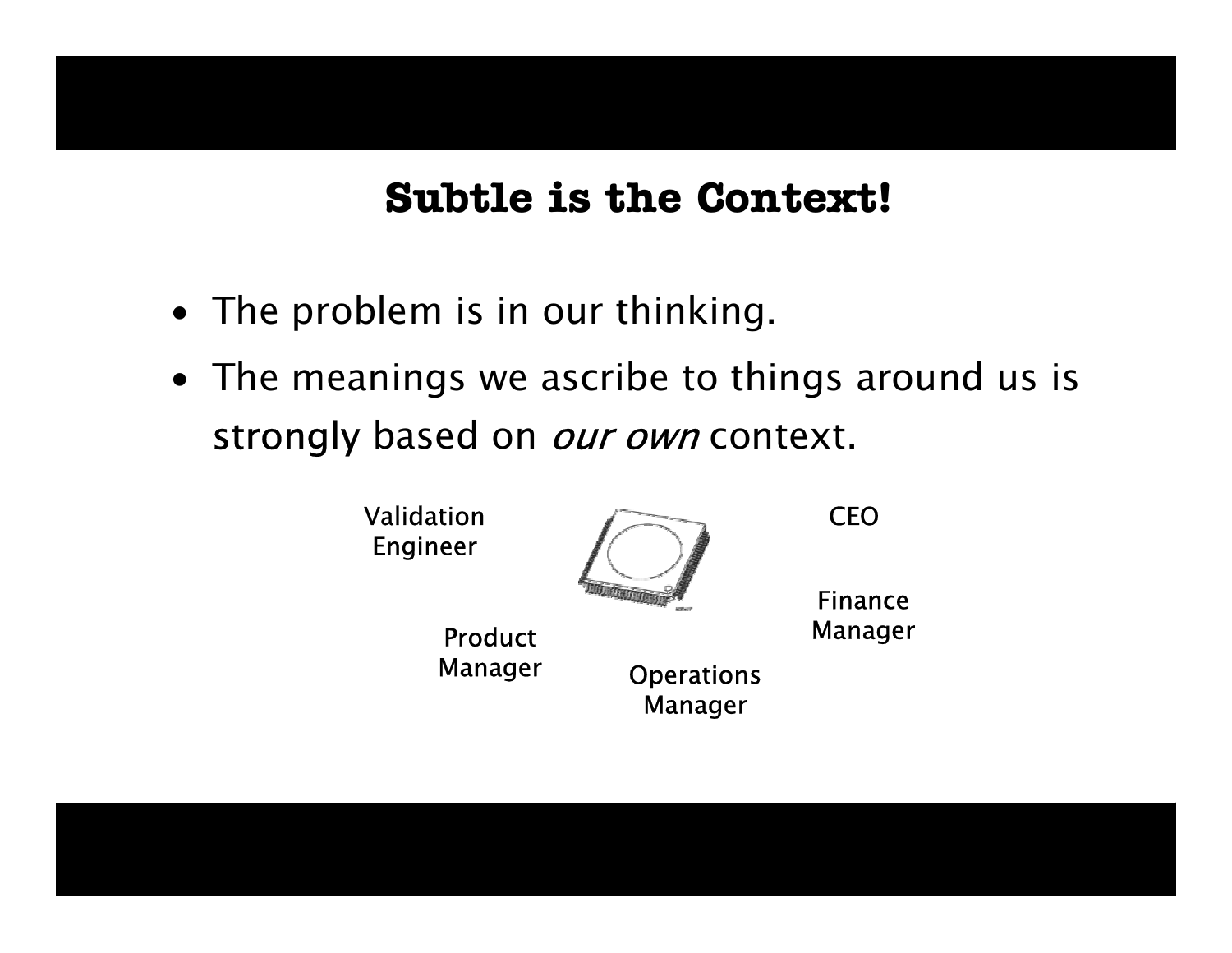#### **Tangibles Have a Powerful Presence**



- •Silicon Area
- •Power Dissipation
- •Function
- •**Efficiency**
- •Cost



- •<u>Identify</u> target market
- •Clarity in presentation
- •I n flu e n c e customer's decisions
- $\bullet$ Business justification
- •<u>Define, win</u>, deliver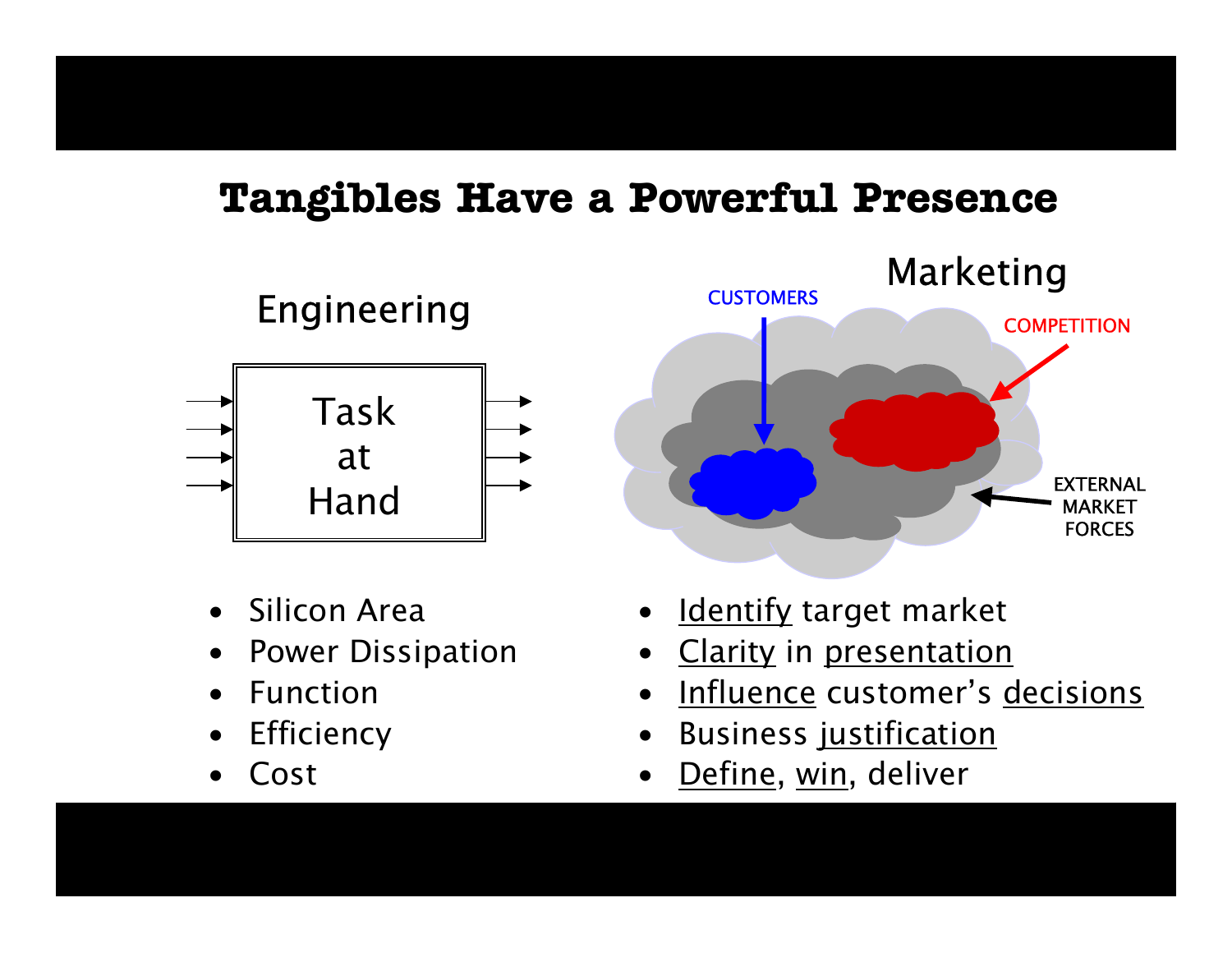#### **The Cost Mindset in a Marketer's World**

- Always intertwined with *choice* and *decision* making, hence it is opportunity cost.
- Depends on the Customer's perceived benefits of competitor's product. Less cost is better.
- Hard to track, as the Customer's perception of perceived benefits changes incessantly.
- Feature addition *decreases* customer's opportunity cost, hence GOOD.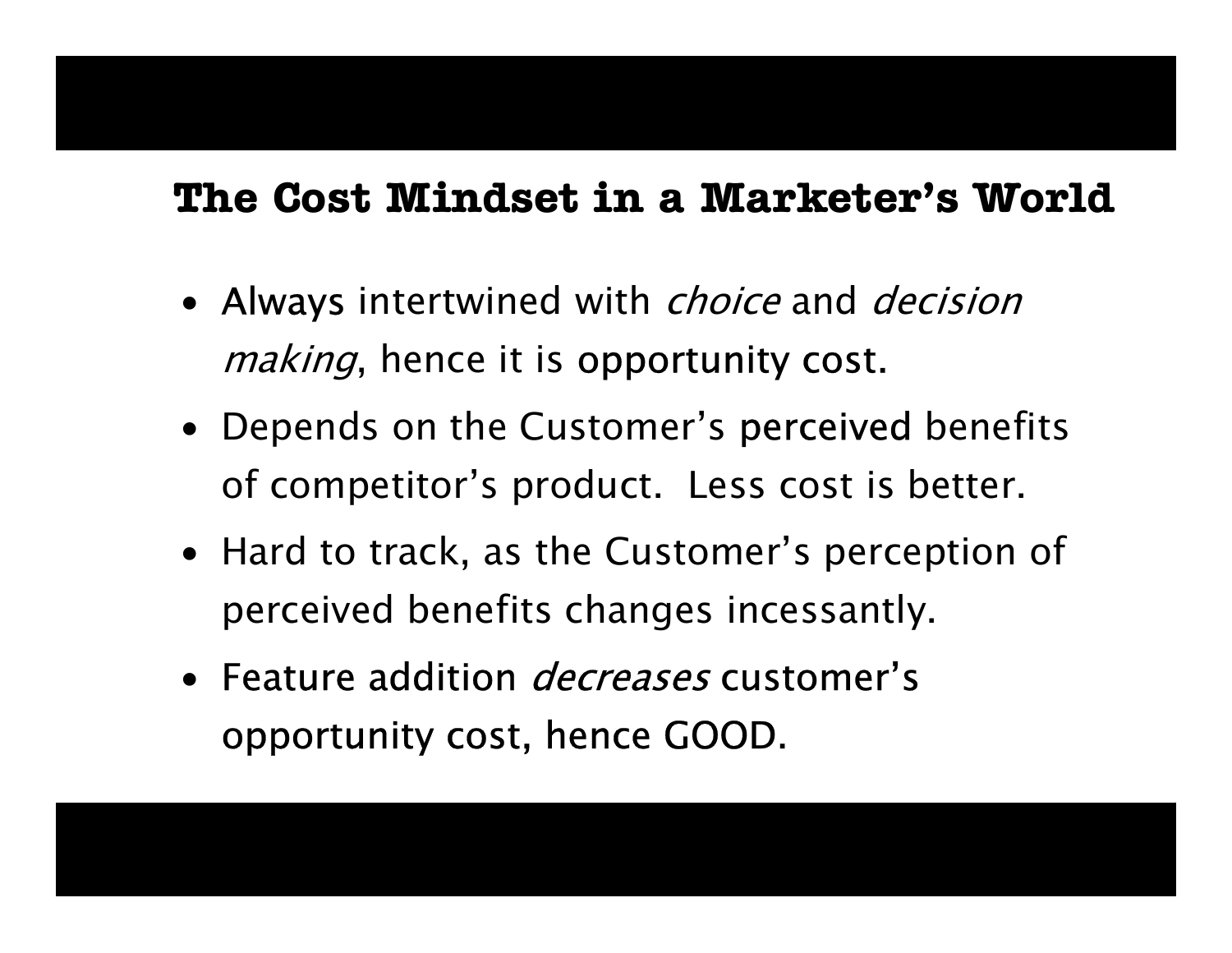#### **The Engineer's Cost Mindset**

- Engineer's Cost: Budgetary.
- Stripped of choice-dependencies. All decisions are made already.
- Real. Not perceived.
- Measurable. Not subjective.
- Used in Executive staff meetings.
- Feature addition increases project cost, hence BAD.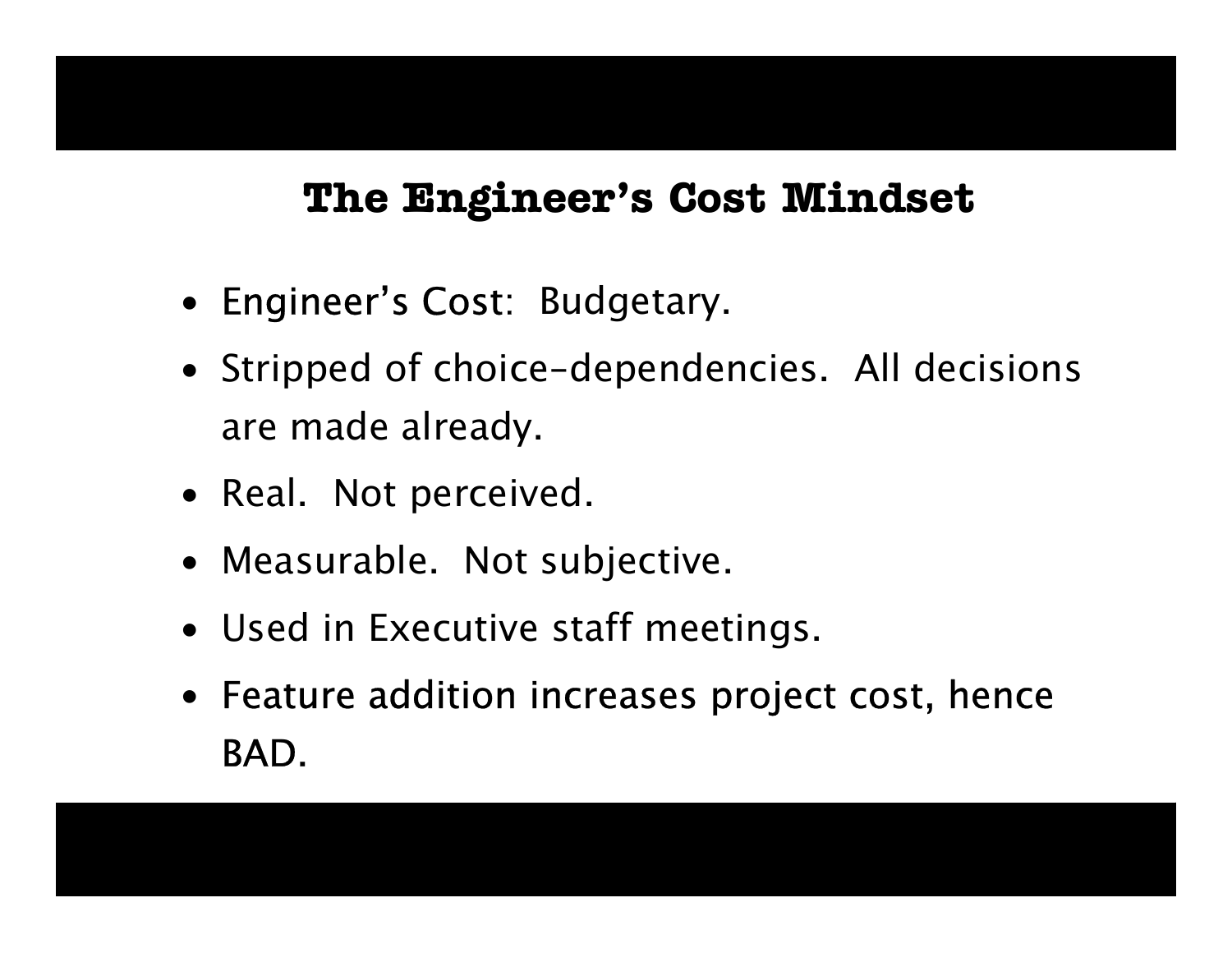#### **So, How to Cross the Divide?**

#### Break Out of Individual Contexts into Company Contexts



#### Demystify Execution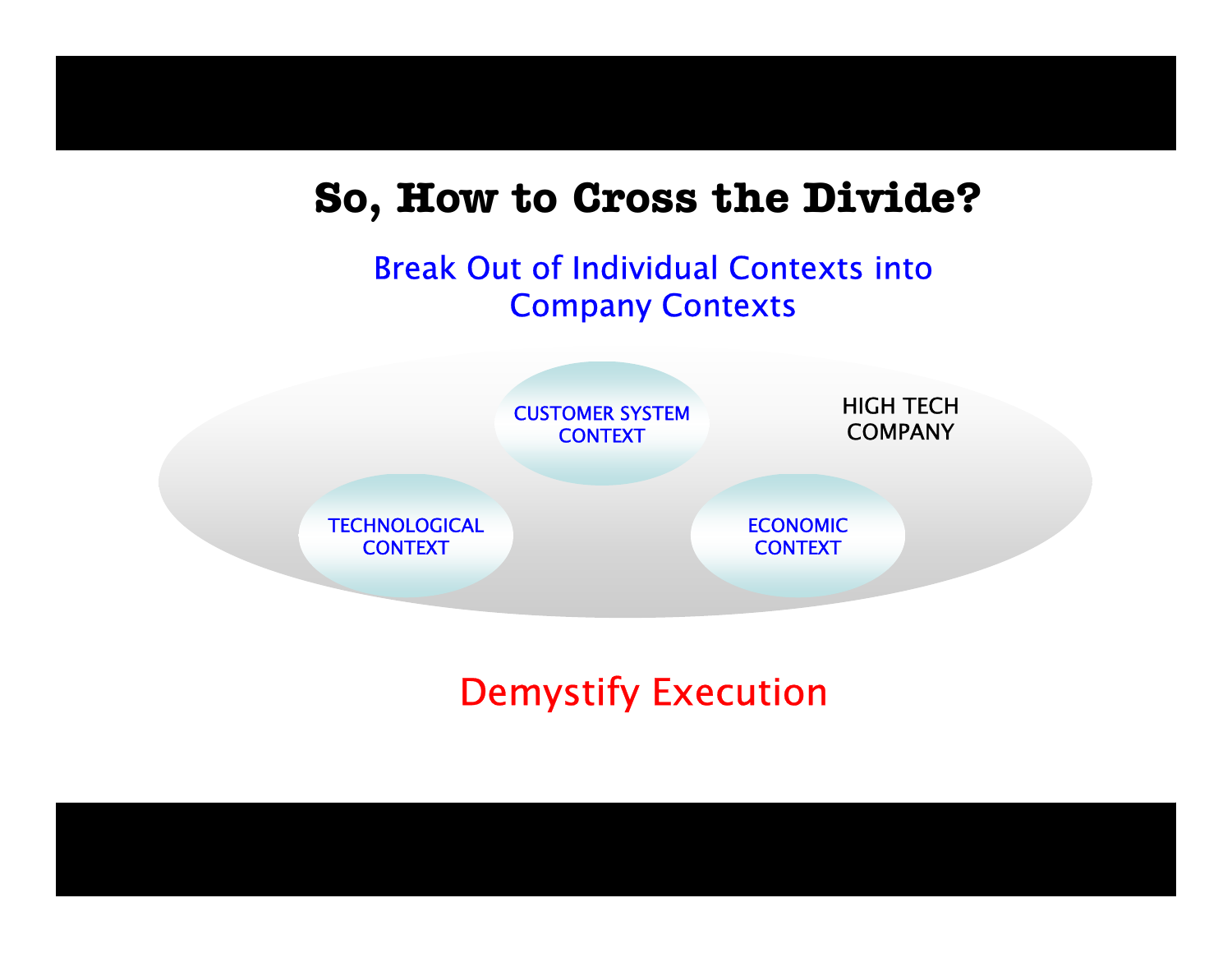## **Create The Forward Movement in Your Interaction**

Execution Manifests in Forward Movement Between Contexts

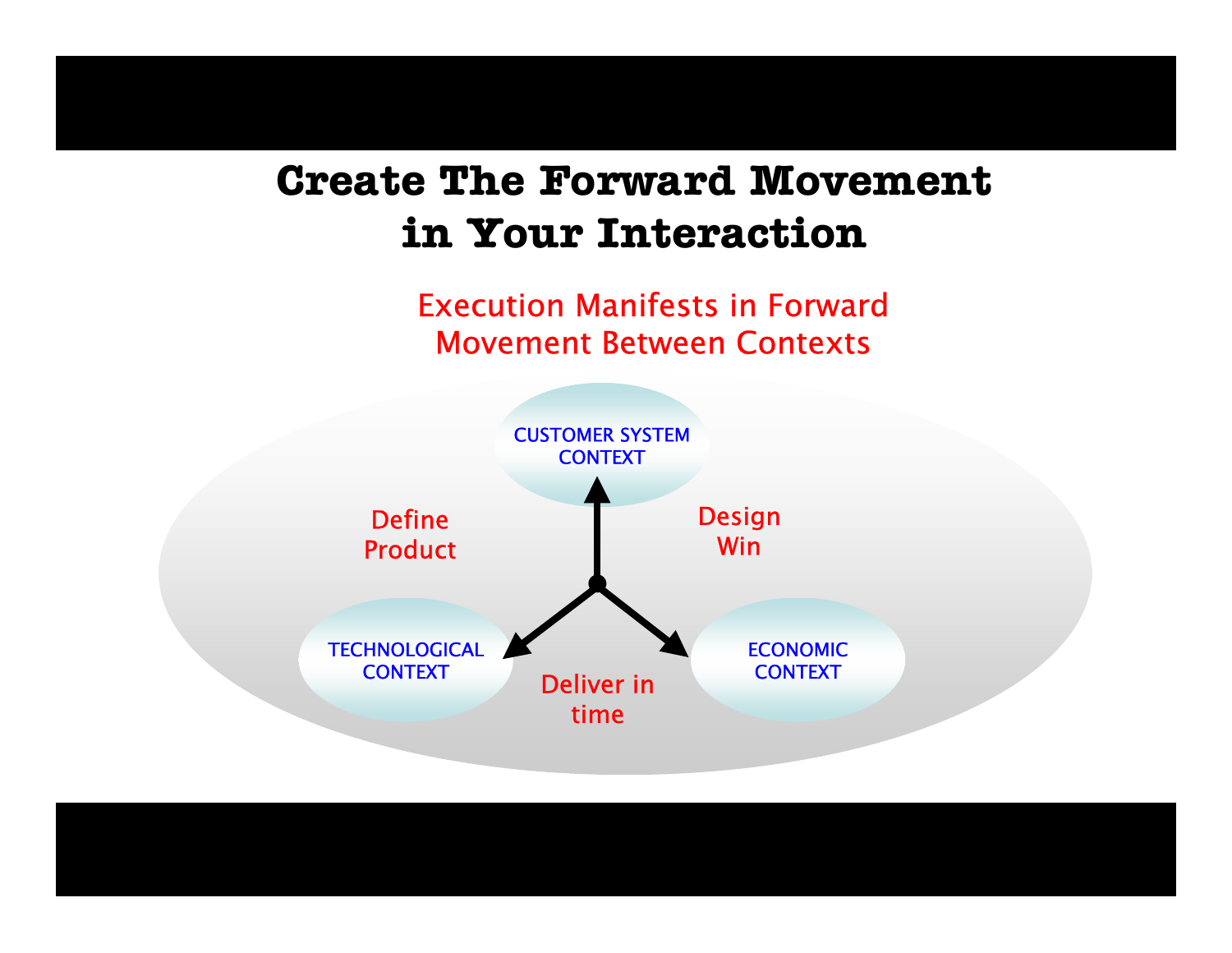#### **Examples of Forward Movement**

• Economic Value Add can be thought of as a manifestation of forward movement

Example: A Hypothetical Products Stock Market

Each ticker  $=$  A product under development

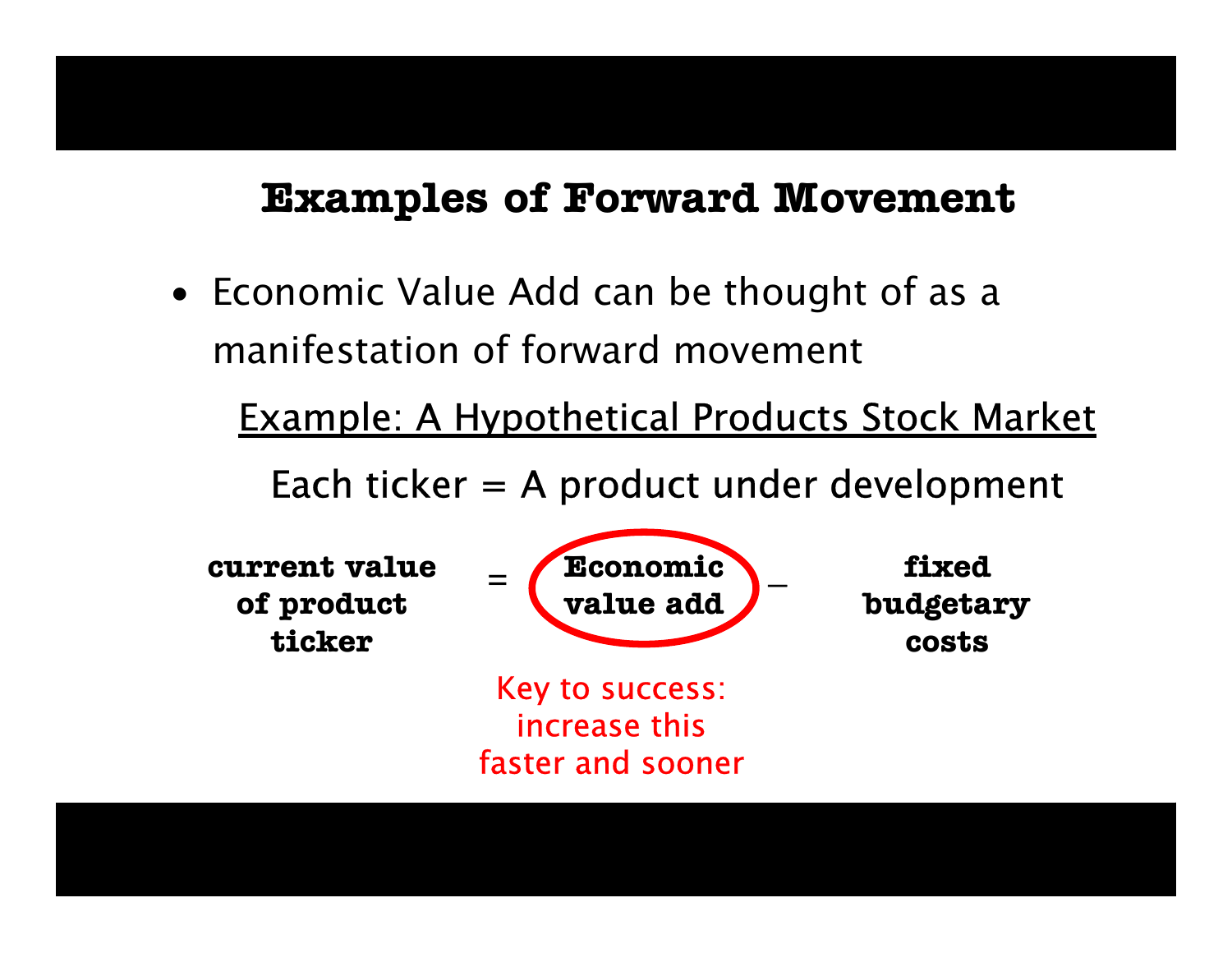#### **Examples of Forward Movement**

- Self requiring vs. value building features
	- Value building moves forward
	- Self requiring mer ely sustains the product, i.e., commodity
- •Tasks vs. Tools
	- Tasks remind us of burdens. Encourages hunkering down
	- Instruments remind us of construction, building from ground up, making something from nothing, *creating* forward movement
- And plenty more in the book!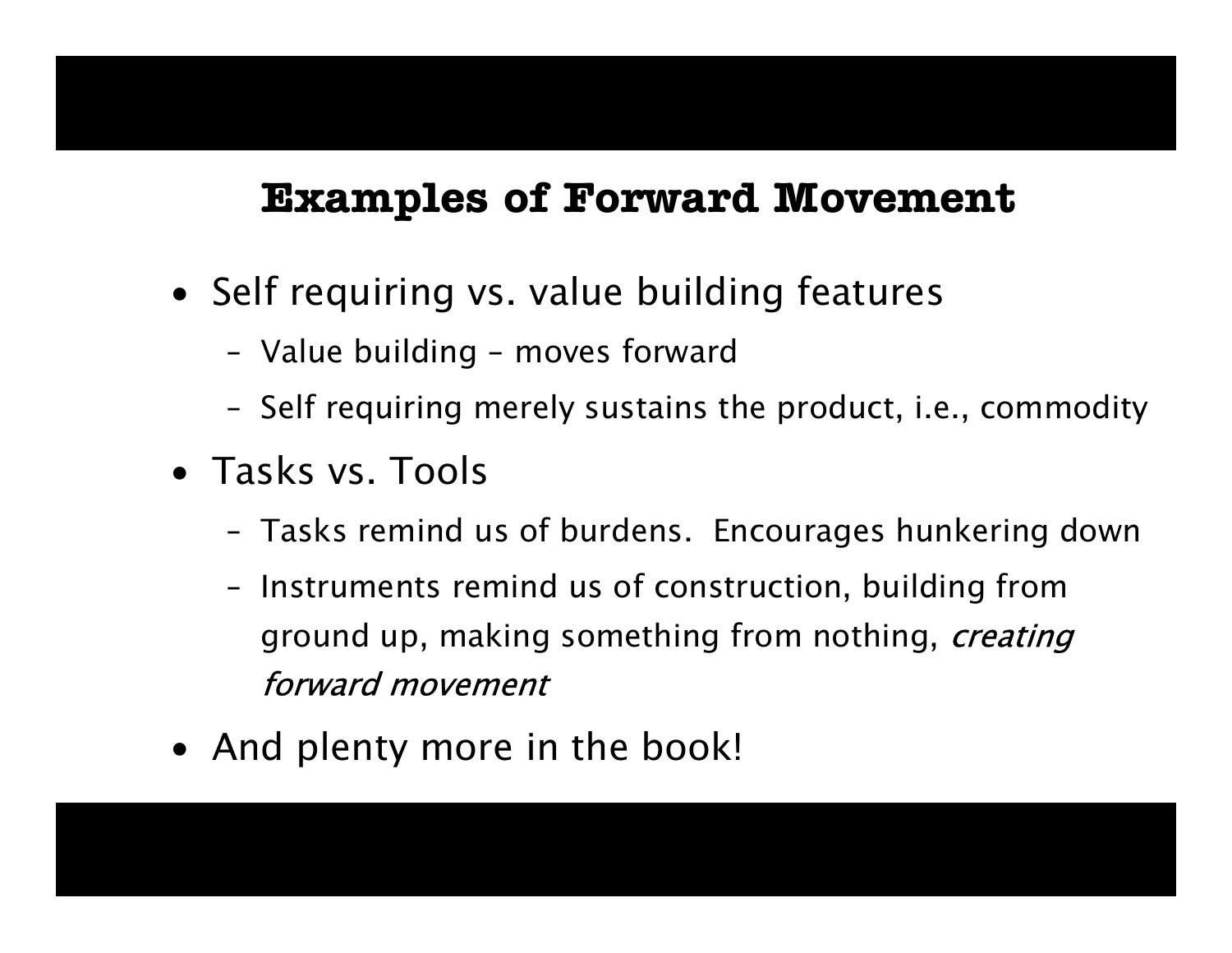#### **Practical Hints**

- Refer frequently to the value chain emphasizing
	- –Who sells to whom
	- The margins, so t hey have a sense of market value, not just how good the product is

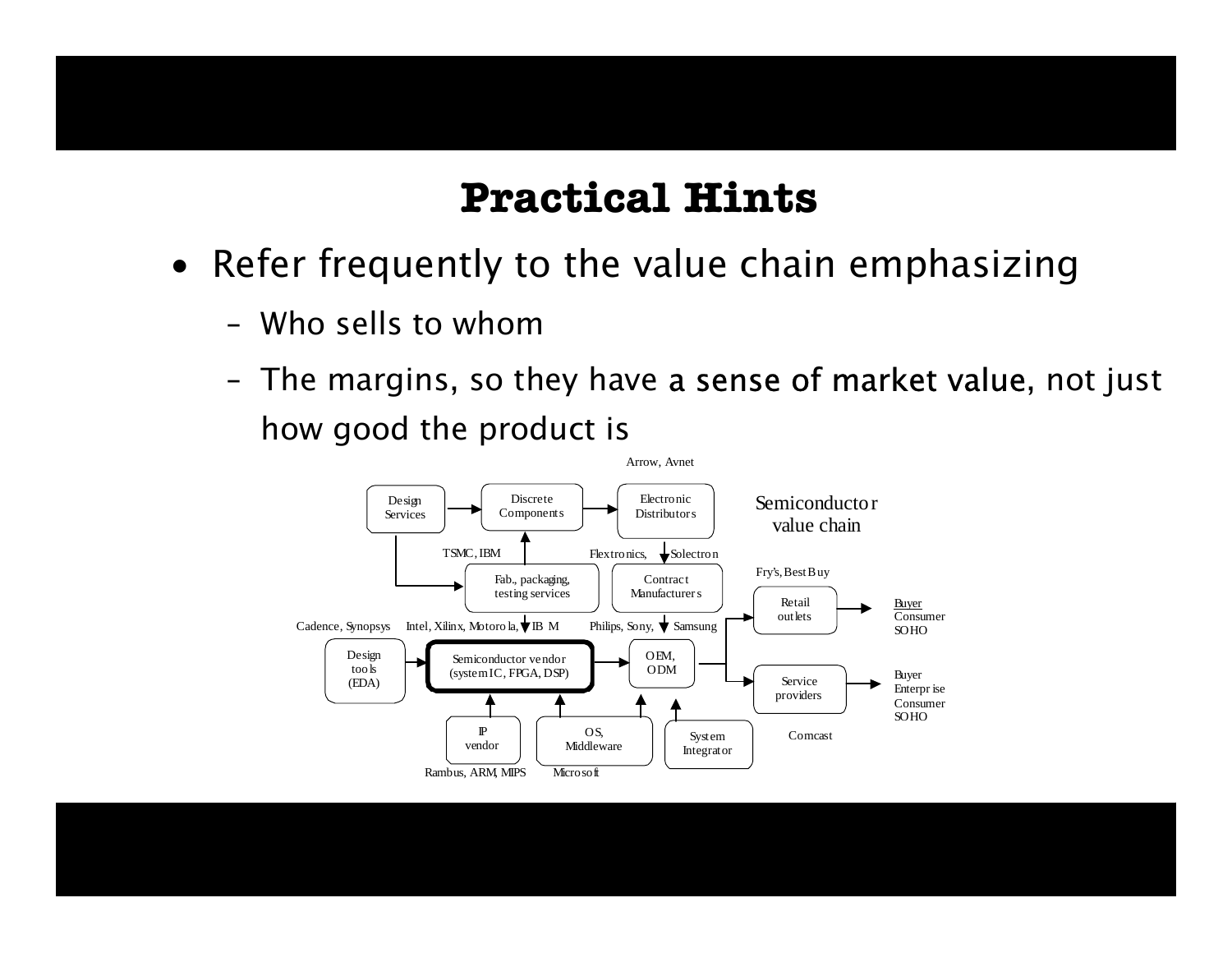

- $\bullet$ Marketing is *knowing and articulating the problem*
- Position the roadmap as a blueprint for forward movement to engineers
	- Find a problem, build a product to solve it, go t o next problem
	- Succeed in communicating that the engineering group's products are for solving problems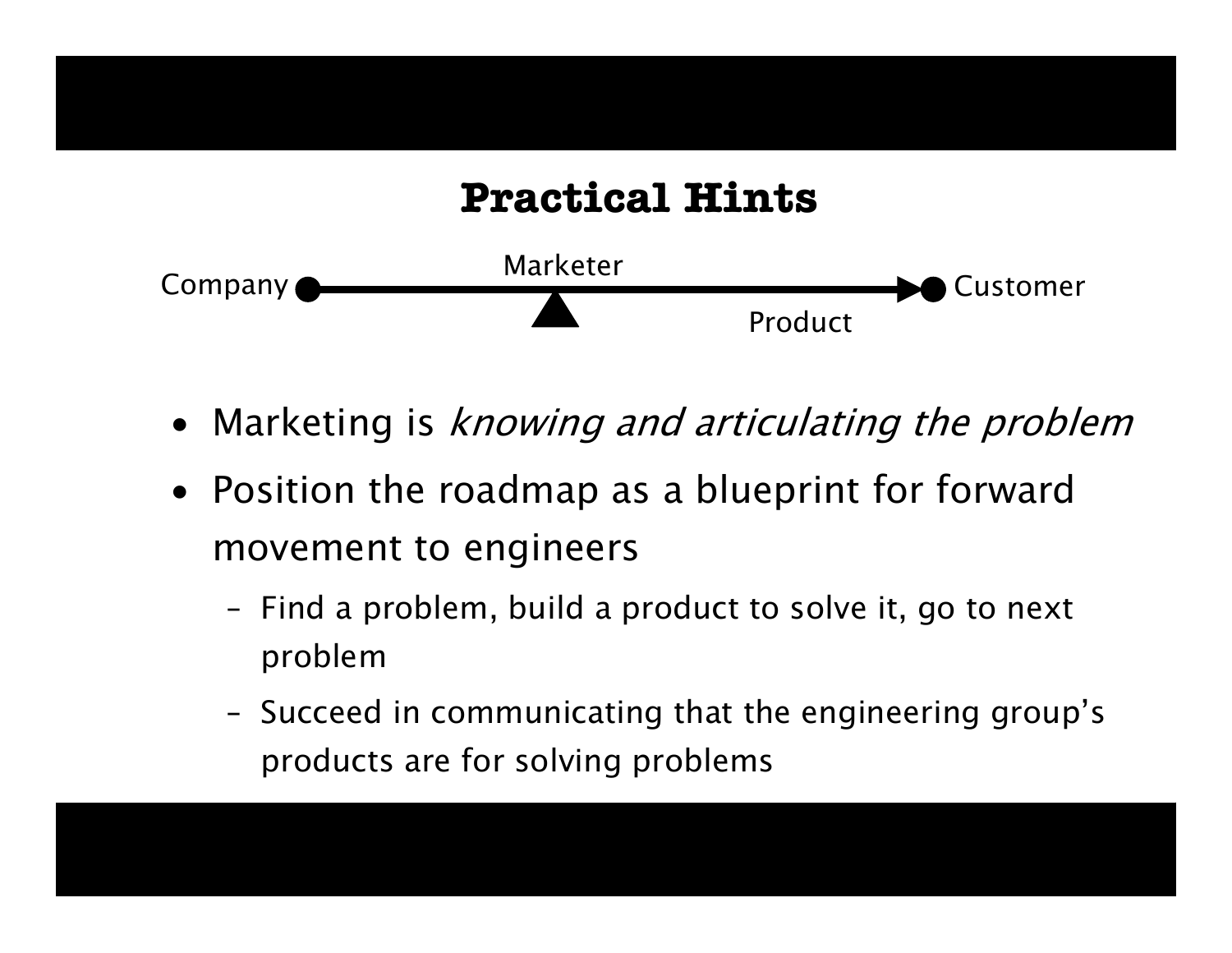#### **A Baseball Anecdote**

A well-known exchange between three baseball umpires:

"I call them as I see them," said the first

"I call them as they are," claimed the second

"They ain't nothing till I call them." disagreed the third.

Until customer agrees, you got nothing!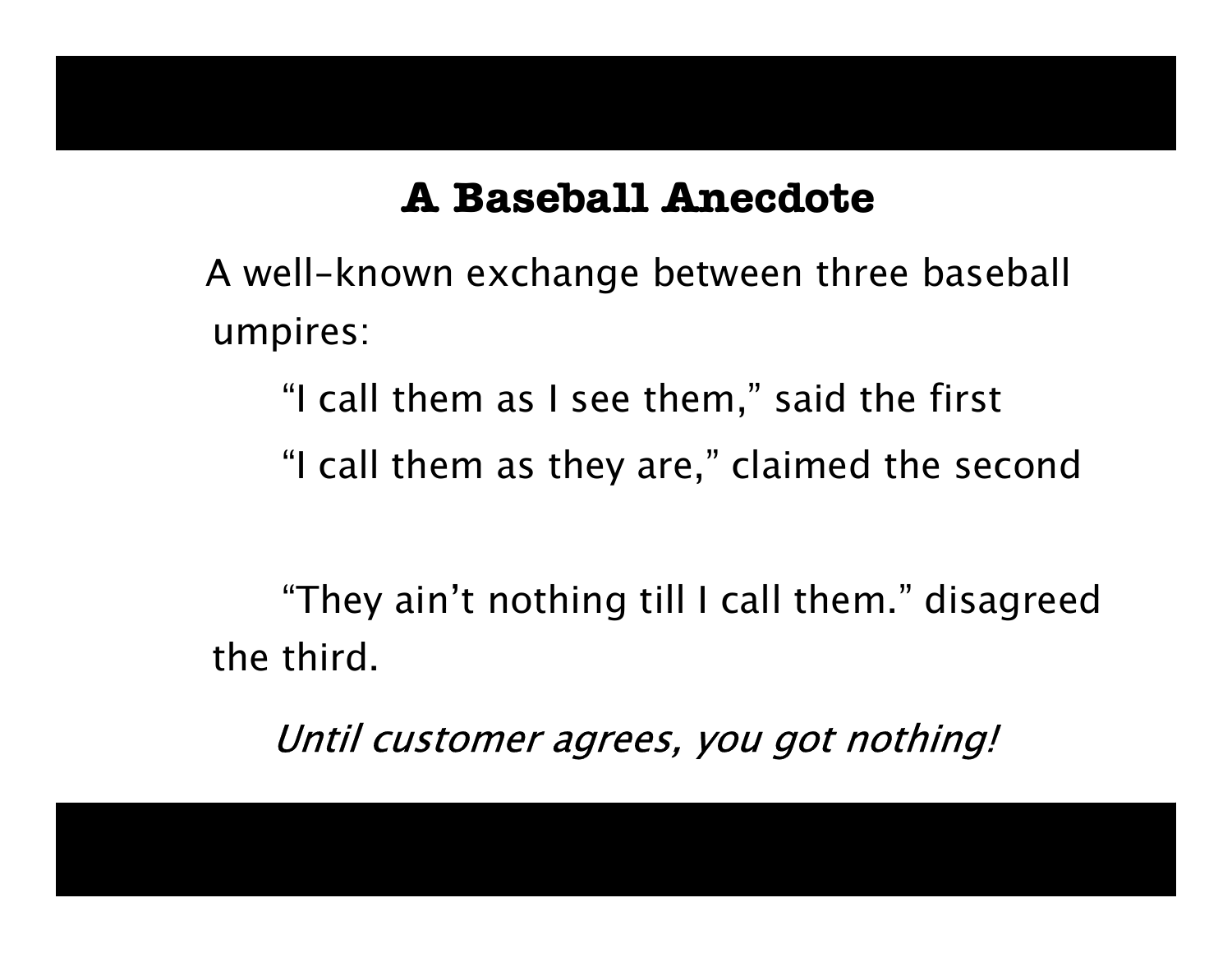

- Ask the question: "What actions can initiate the forward movement?" Switch the context.
- Aim to build the skill-sets measured on
	- Contextual experience
	- Contextual decision making
	- The ability to identify forward-moving actions
- Execute them!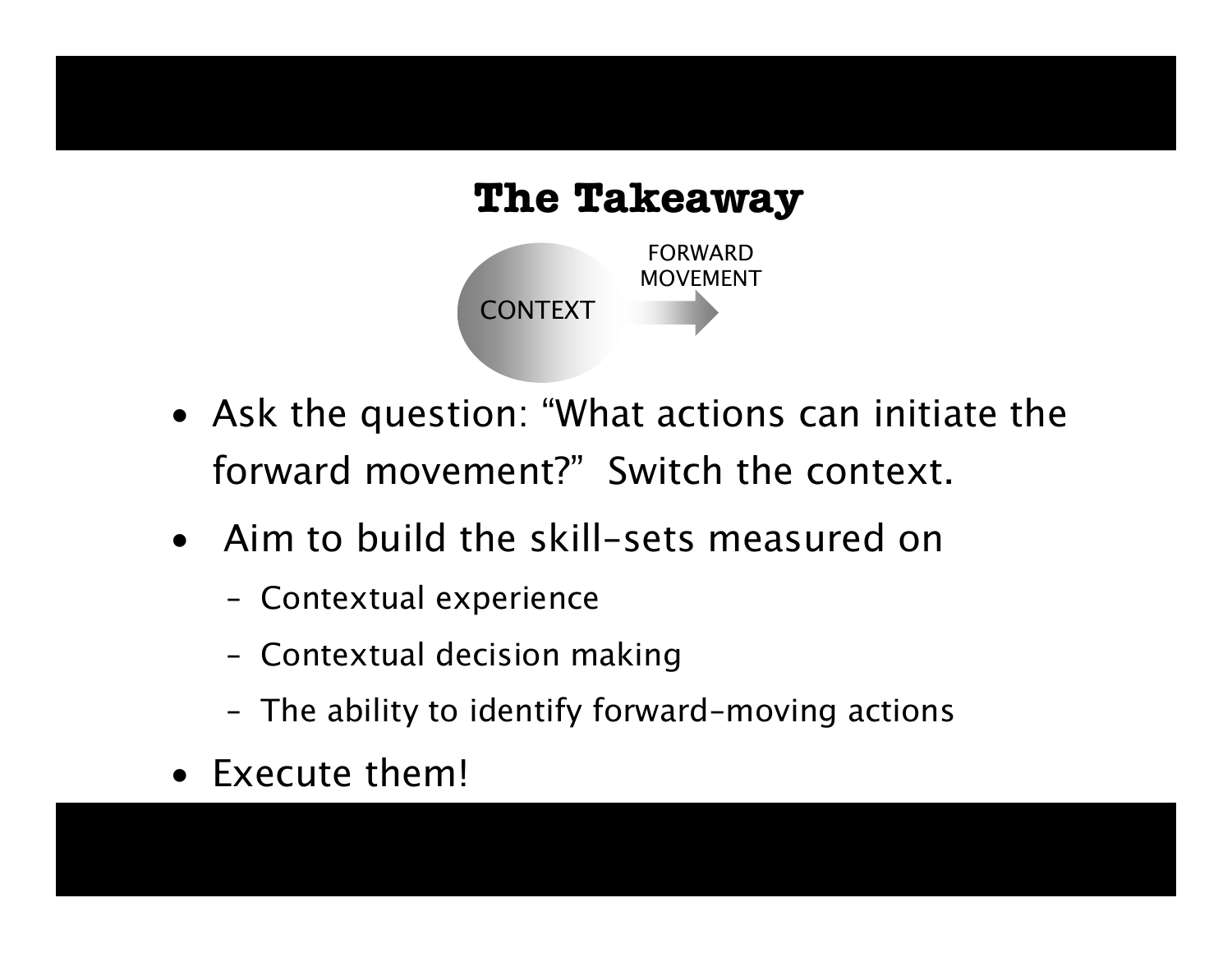#### **What's Covered in the Book?**

- An exhaustive treatment of contexts & the phenomenon of differentiation
- A reconstruction of the entire product marketing discipline with this thinking as a backdrop